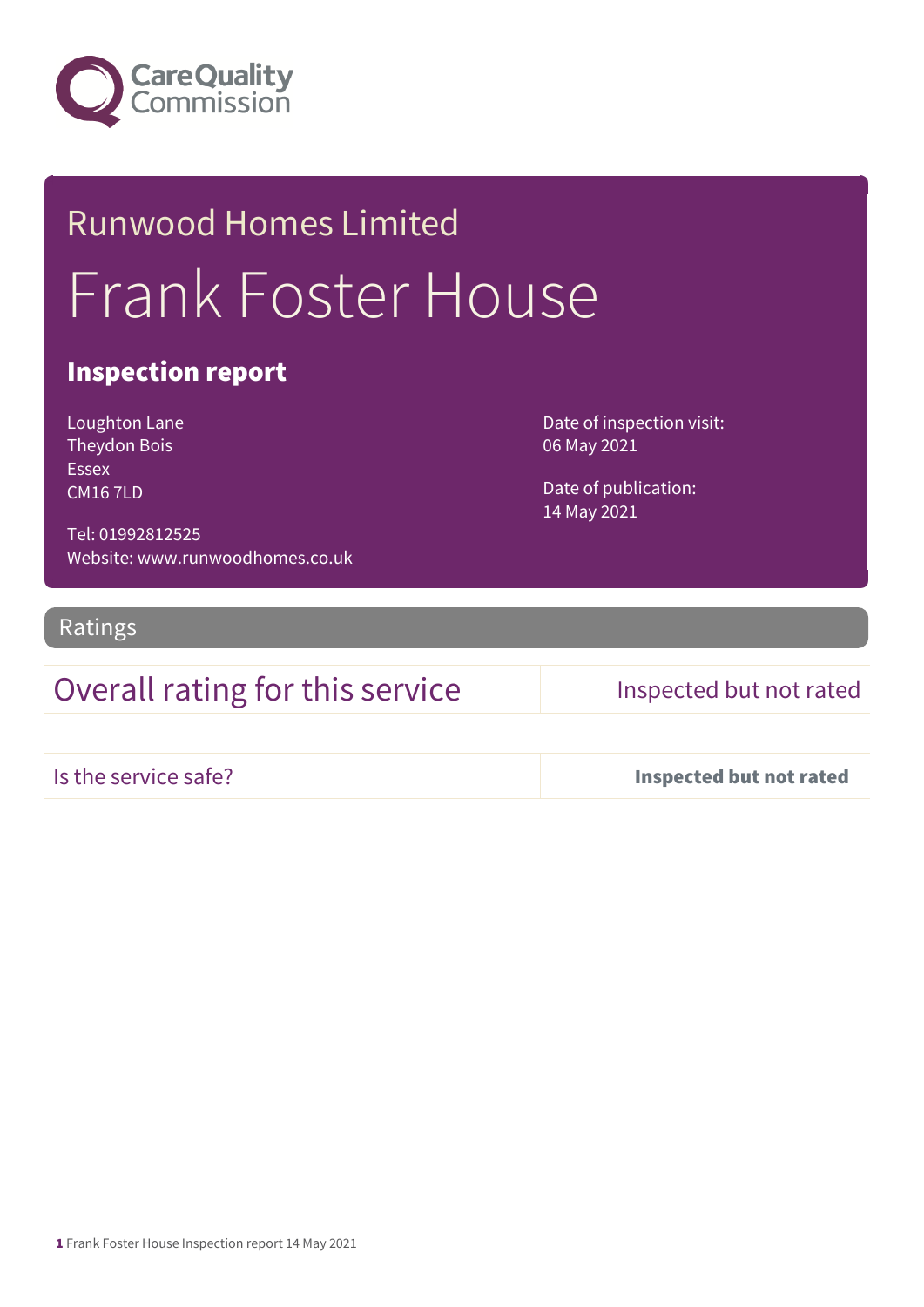## Summary of findings

### Overall summary

Frank Foster House provides accommodation and personal care for up to 80 older people. Some people were living with dementia. At the time of our inspection 75 people were living there.

We found the following examples of good practice.

Appropriate and safe processes were in place to facilitate people having visitors at the service in line with the current government guidance.

New admissions to the service required a negative test and 14-day isolation period.

The registered manager ensured regular COVID-19 testing was carried out for staff and people living in the service.

The service had introduced and maintained effective systems and processes to prevent the spread of infection. Staff wore PPE and received training in Infection Prevention and Control (IPC). The service carried out checks to assess staff competency for hand hygiene and IPC knowledge.

The registered manager told us that the whole staff team had worked together to support people and each other during the pandemic.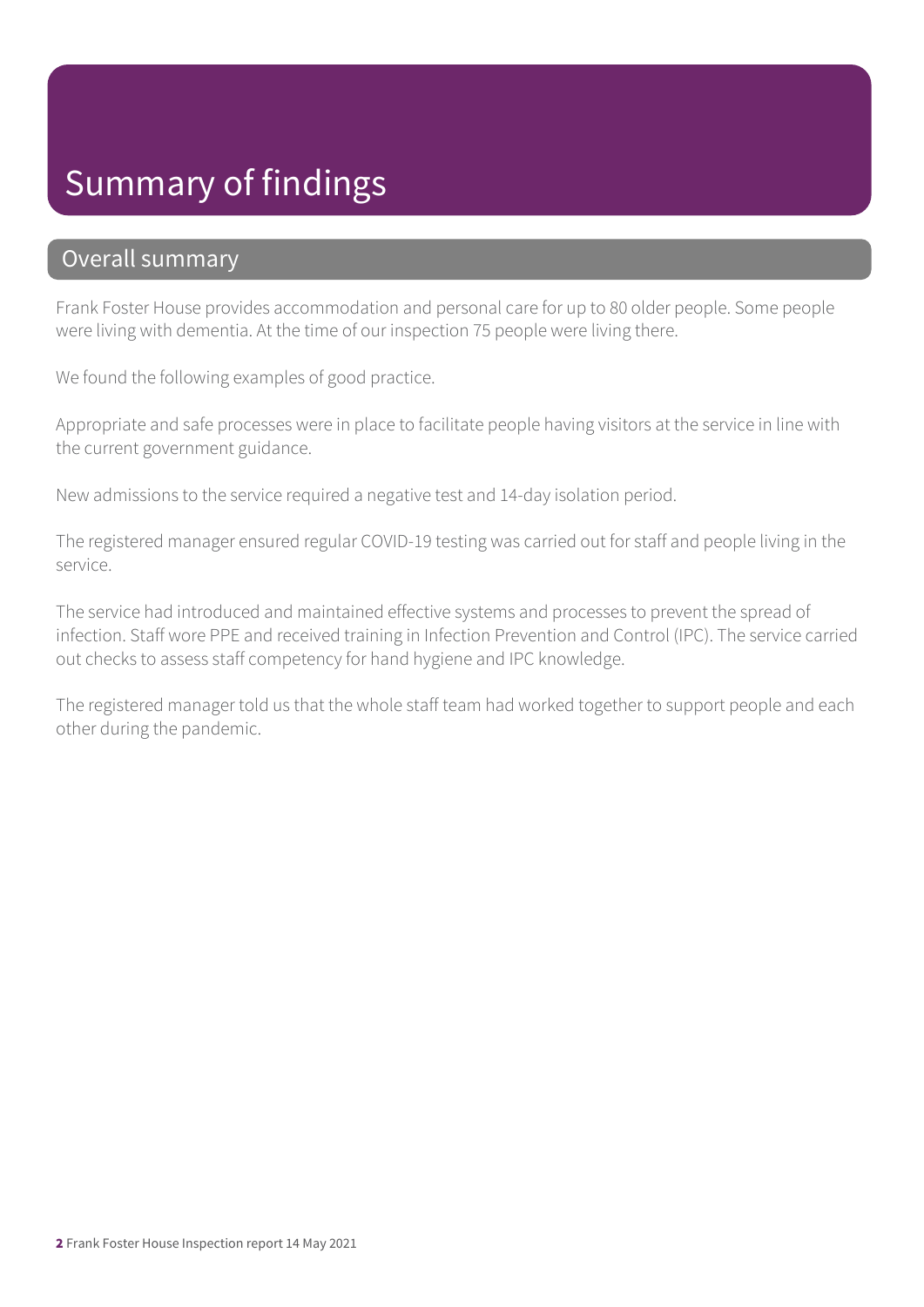### The five questions we ask about services and what we found

We always ask the following five questions of services.

Further information is in the detailed findings below.

Is the service safe? Inspected but not rated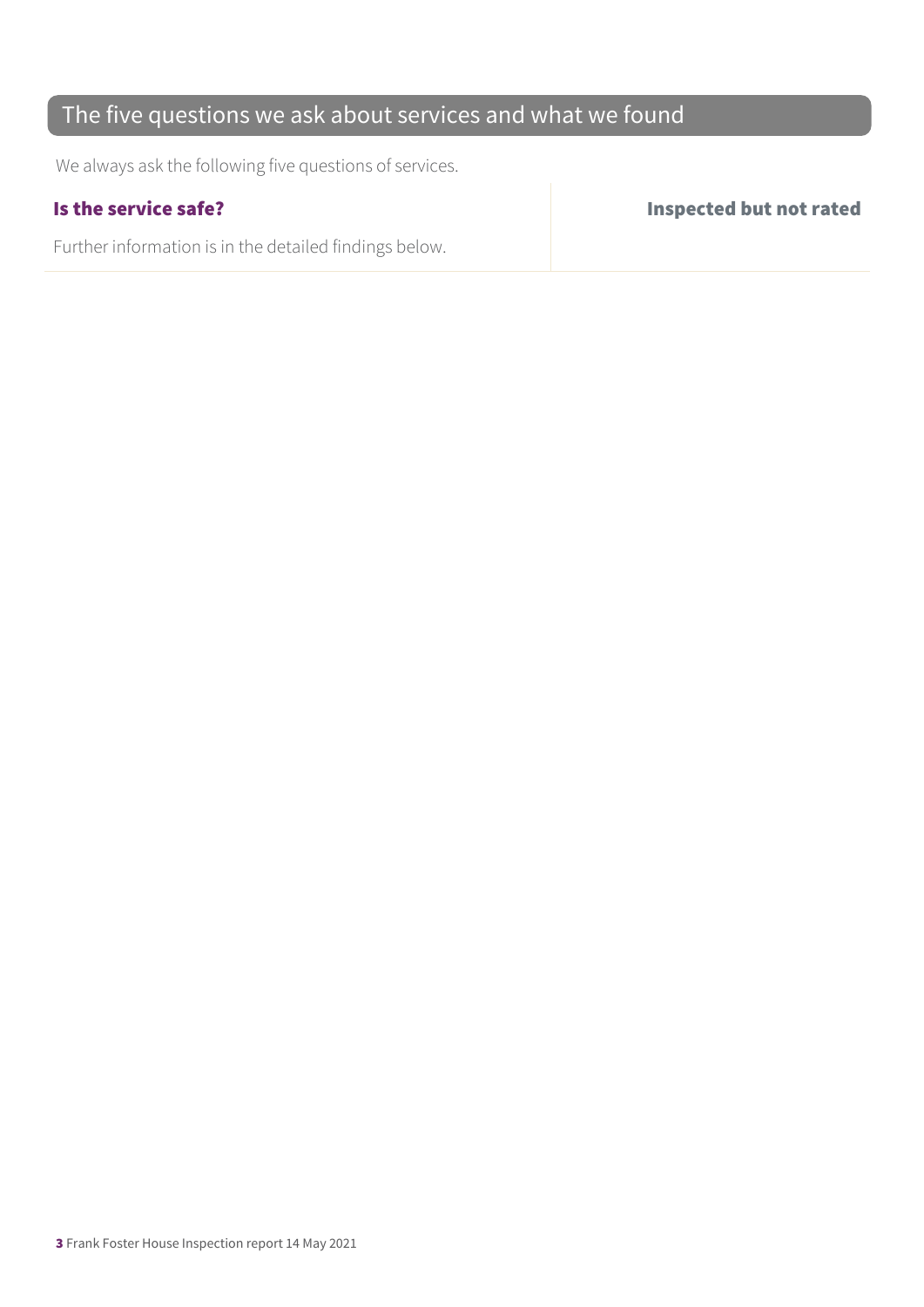

# Frank Foster House Detailed findings

# Background to this inspection

We carried out this inspection under Section 60 of the Health and Social Care Act 2008 as part of our regulatory functions. This inspection was planned to check whether the provider is meeting the legal requirements and regulations associated with the Health and Social Care Act 2008.

As part of CQC's response to the COVID-19 pandemic we are looking at the preparedness of care homes in relation to infection prevention and control. This was a targeted inspection looking at the infection control and prevention measures the provider has in place.

This inspection took place on 06 May 2021 and was unannounced.